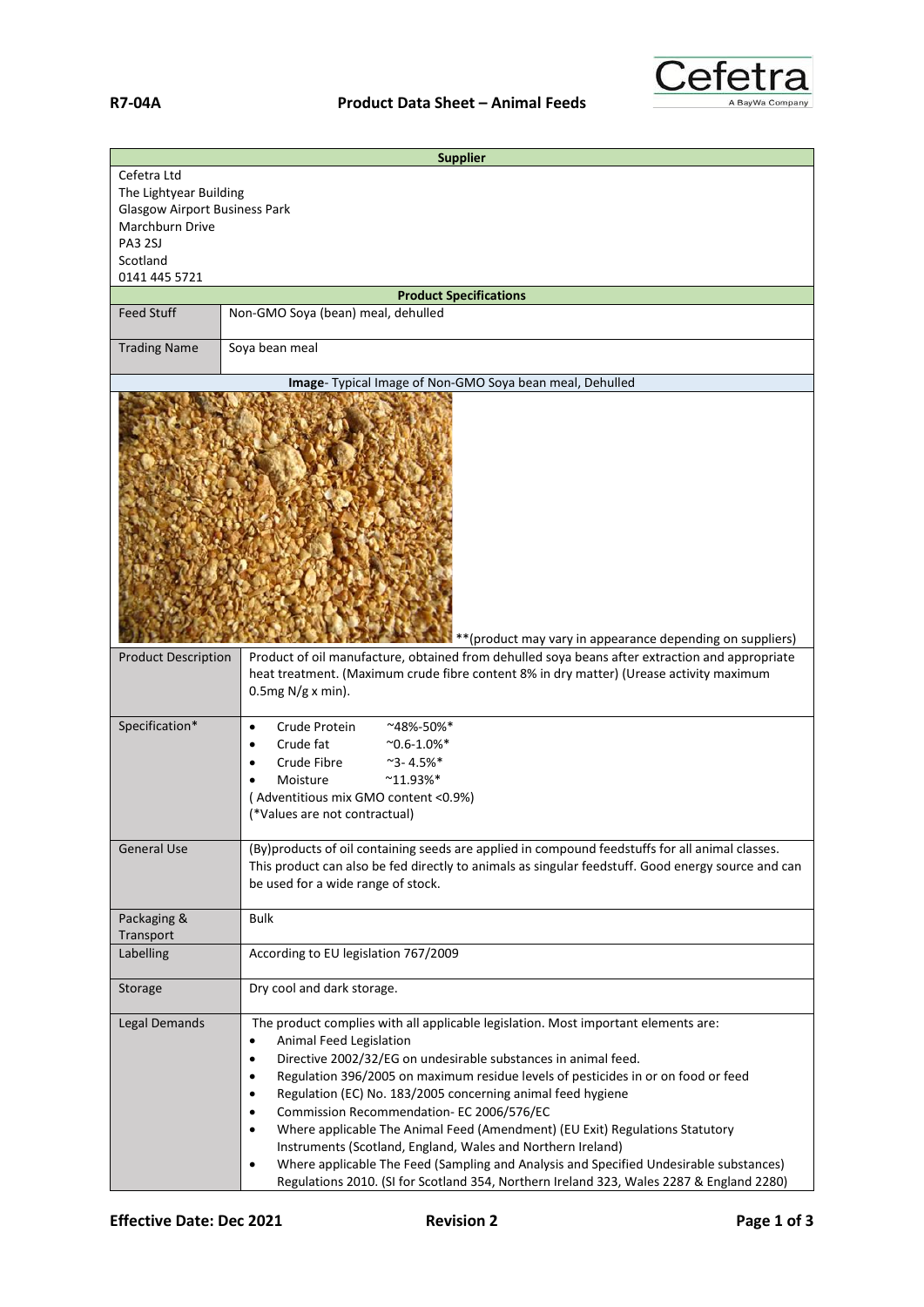Cefetra

| <b>R7-04A</b>              | <b>Product Data Sheet - Animal Feeds</b><br>A BayWa Company                                                             |
|----------------------------|-------------------------------------------------------------------------------------------------------------------------|
| Undesirable                | The maximum determined contents for undesirable substances in feedstuff, such as established                            |
| substances                 | in:                                                                                                                     |
|                            | Directive 2002/32/EG on undesirable substances in animal feed;<br>٠                                                     |
|                            | GMP+FSA; Appendix 1 (Product standards, including residue standards) recalculated to                                    |
|                            | a moisture content of 12%;                                                                                              |
|                            | Regulation 396/2005 on maximum residue levels of pesticides in or on food or feed.                                      |
|                            |                                                                                                                         |
|                            | Specific analysis and standard tolerances                                                                               |
| Salmonella                 | Absent in 25g                                                                                                           |
| Appearance                 | Pale, yellow/ light brownish feed, predominantly available as a gritty meal.                                            |
| Country of origin          | Brazilian Origin                                                                                                        |
|                            | <b>Health Information</b>                                                                                               |
| Inhalation                 | May cause lung congestion if inhaled.                                                                                   |
|                            |                                                                                                                         |
| Ingestion                  | None - Not harmful if swallowed.                                                                                        |
|                            |                                                                                                                         |
| Eye Contact                | In the event of eye contact irrigate with water for at least 15 minutes. Exposure may result in                         |
|                            | mild irritation. Direct eye contact may result in pain, redness and watering of the eyes. Seek                          |
|                            | medical attention if symptoms persist.                                                                                  |
|                            |                                                                                                                         |
| <b>Skin Contact</b>        | Seek medical attention if symptoms occur or persist.                                                                    |
|                            |                                                                                                                         |
| Toxicological              | Not available.                                                                                                          |
| Information                |                                                                                                                         |
| Occupational               | None available.                                                                                                         |
| exposure limits            |                                                                                                                         |
|                            | <b>Emergency first aid procedures</b>                                                                                   |
| Ingestion                  | Do not induce vomiting. Give person water to drink. If gastro-intestinal symptoms develop seek                          |
|                            | medical help.                                                                                                           |
| Eye Contact                | Flush eyes with cool water for at least 15 minutes. Do not allow person to rub eyes. Seek                               |
|                            | medical attention if symptoms persist.                                                                                  |
| <b>Skin Contact</b>        | Wash effected area with soap and water. Seek medical attention if irritation develops.                                  |
| Inhalation                 | Remove person to fresh air. Seek medical attention if symptoms persist.                                                 |
|                            | <b>Physical properties</b>                                                                                              |
| Physical state             | Solid                                                                                                                   |
| Appearance                 | Off-white to yellow/brown.                                                                                              |
| Odour                      | Odourless to mild.                                                                                                      |
| <b>Flammability limits</b> | Not known.                                                                                                              |
|                            | <b>Fire &amp; Explosion hazard</b>                                                                                      |
| Flash point                | N/A                                                                                                                     |
| Flammability               | Dust explosion conditions are unknown.                                                                                  |
| Extinguishing              | Foam spray                                                                                                              |
| media                      |                                                                                                                         |
| <b>Explosion class</b>     | St <sub>1</sub>                                                                                                         |
|                            | <b>Special firefighting procedures &amp; precautions</b>                                                                |
|                            | Slightly combustible- BZ 1- Does not catch fire (IFA reference)                                                         |
|                            | Suitable extinguishing agents are dry agent, carbon dioxide and foam. Fire fighters should use self-contained breathing |
|                            | apparatus to avoid exposure to smoke and fumes.                                                                         |
|                            |                                                                                                                         |
|                            | Toxic gases such as hydrocarbons and carbon oxides may evolve when heated.                                              |
|                            | <b>Reactivity</b>                                                                                                       |
| Stability                  | Stable                                                                                                                  |
| Hazardous                  | Will not occur.                                                                                                         |
| Polymerization             |                                                                                                                         |
| Material to avoid          | Strong oxidizing agents and moisture. Material is Hygroscopic.                                                          |
| Hazardous                  | Combustion produces CO <sup>2</sup> , CO & thick smoke.                                                                 |
| decomposition              |                                                                                                                         |
| products                   |                                                                                                                         |
|                            | <b>Personal protection / Exposure control</b>                                                                           |